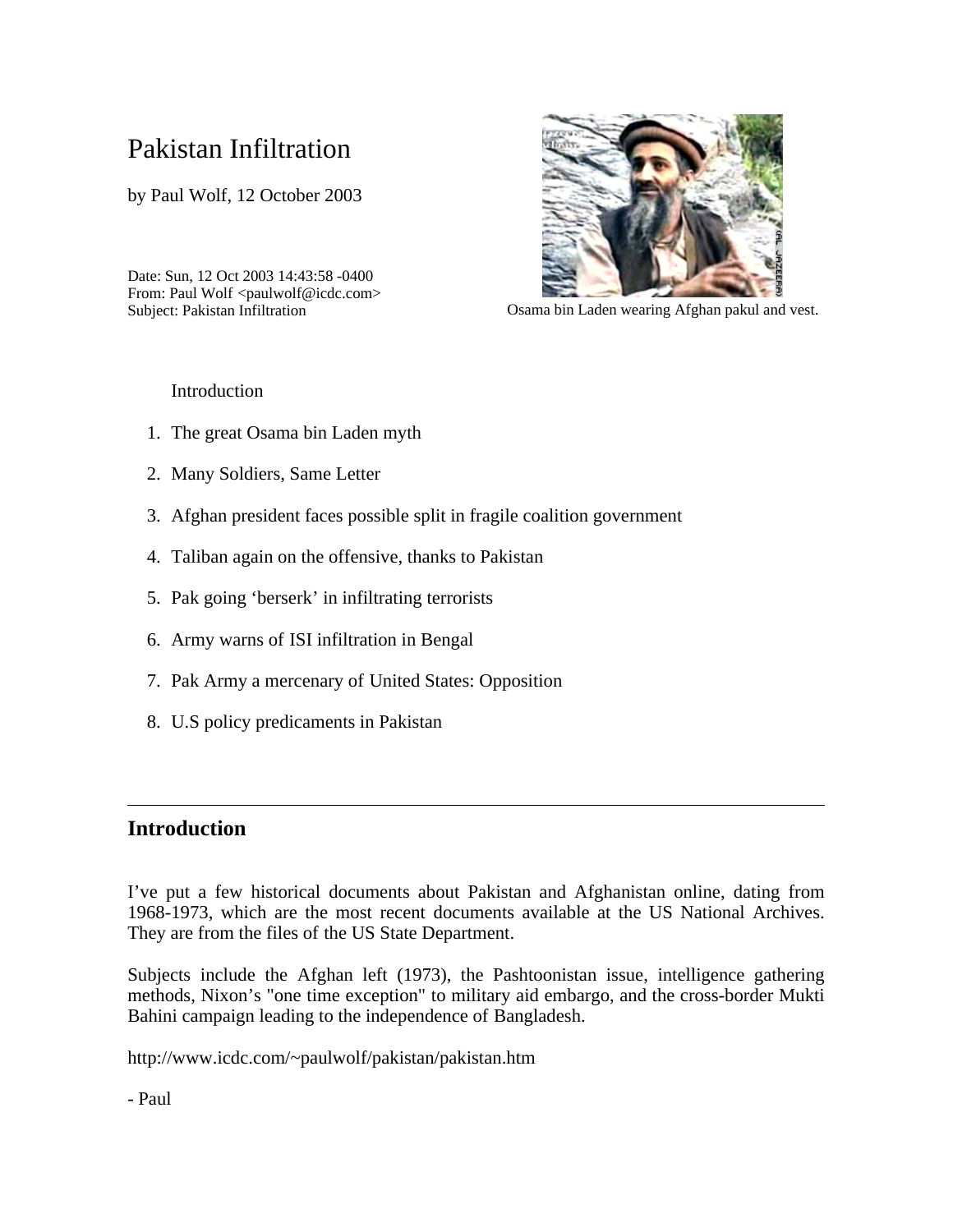## **The great Osama bin Laden myth**

by Tom Bower, *The Guardian*, 8 October 2003

One kitchen cupboard is still full of spaghetti, tins of tuna and tomato sauces. Another cupboard is crammed with bottled water. Nearly seven months after I obeyed the Home Office suggestion to stock up with food and batteries in preparation for a terrorist attack on the eve of the Iraqi war, it seems that the government's alarm was somewhat premature.

A month before that March 19 announcement, tanks and armed troops had surrounded Heathrow. The tourists were frightened off and the government announced the all-clear. Tony Blair's justification for mobilisation was the receipt of "intelligence" of an impending attack by al-Qaida terrorists inspired and led by Osama bin Laden, the Saudi mastermind of the 9/11 attack on New York.

The credibility of "intelligence" reports has since plummeted. Sir Richard Dearlove, the chief of MI6, and John Scarlett, the chairman of the Joint Intelligence Committee, emerged from the shadows into the Hutton inquiry and their reputations for honesty and accuracy are, at best, tarnished. Their certainty, based upon "accurate intelligence," that Iraq possessed WMDs, has been exposed as bogus.

But Dearlove has another question to answer: where on earth is Bin Laden? Why doesn't he talk to us any more? Why does he never appear in a video, holding a recent issue of the Guardian, to prove that he is alive? Why did the last tape released in early September of him walking with Ayman al-Zawahri, his deputy, contain the voice of al-Zawahri rather than Bin Laden himself? Is he shy, or is he in fact dead, only "kept alive" by an unholy alliance of the terrorists and a shadowy American intelligence group who perceive some strategic advantage in promoting him in the media?

Ever since 9/11, Dearlove's minions have told those journalists foolish enough to enter MI6's headquarters for a "briefing" that Bin Laden is alive. After the Americans bombed Afghanistan's desert and mountains, MI6 briefers insisted that the videos and tape-recorded messages passed by intermediaries to al-Jazeera with Bin Laden's voice, and irrefutable radio intercepts by GCHQ and others, plus ultra-reliable "humanint", all confirmed his continued existence in this world.

Despite the fact that none of the video pictures or sound messages allegedly received from the terrorist since 2001 are conclusively dated, and although technical queries raised by experts in Europe about the authenticity of the voice tapes remain unanswered, Dearlove's assertion is still believed. Only last August, journalists reliant on MI6 held Bin Laden personally responsible for blowing up the UN headquarters in Baghdad, just as he had personally directed his bombers to Nairobi and Amman. Various journalists reported that he was still directing "thousands" of al-Qaida fighters into Iraq. The last video of him, released in September and showing him walking down a mountainside, was presented as confirmation that he lived.

"We have no reason to believe it is not Bin Laden," said Blair's spokesman, keen to stress the link between al-Qaida and the elusive Saddam Hussein. That alone should raise question marks.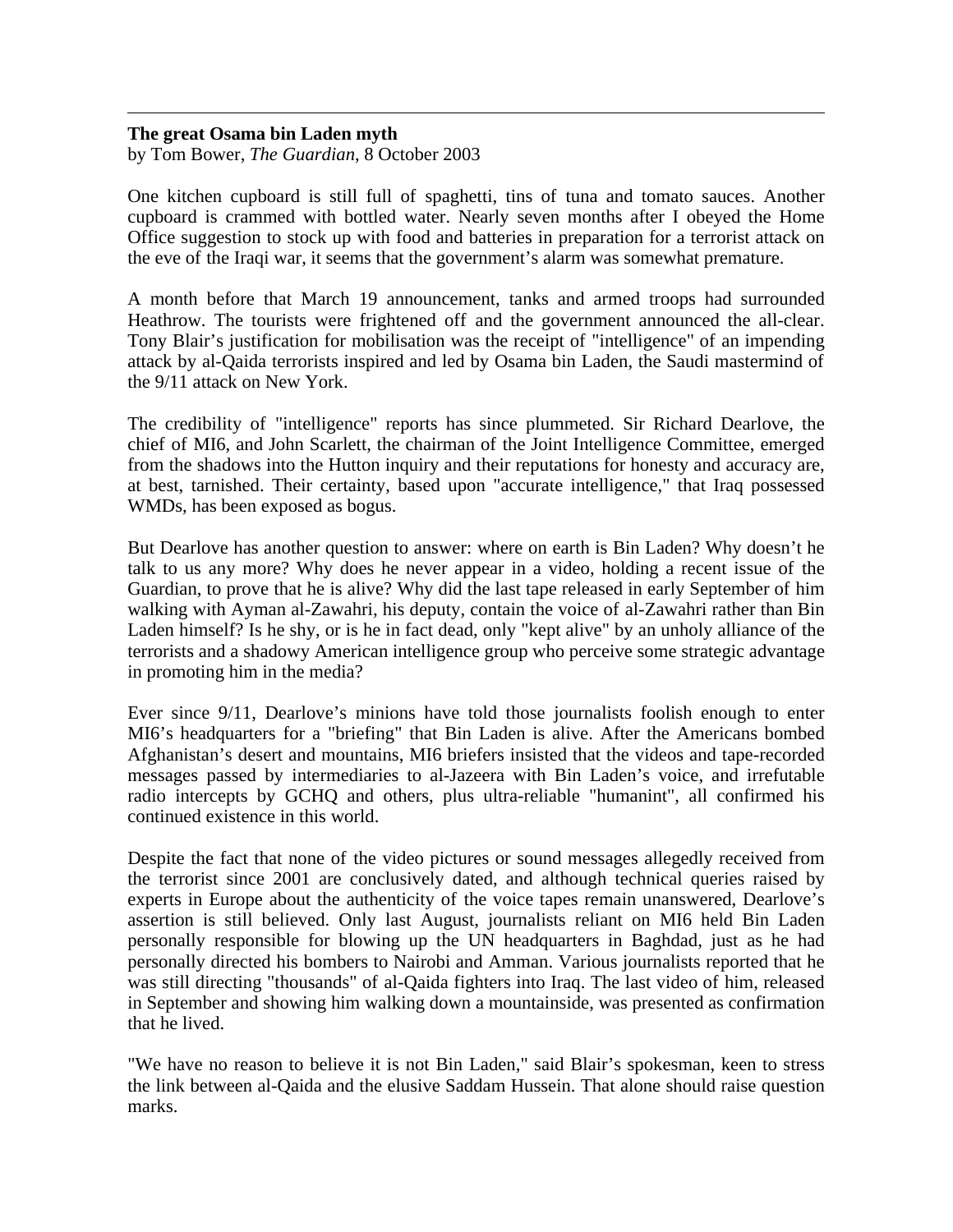The evidence is improbable. After 9/11, Bin Laden appeared in three videos, reacting to the New York attack and the American retaliation. Since then, not a single video with his synchronised voice referring to recent events has surfaced.

The certainty of his continued existence is becoming as questionable as Martin Bormann's after the Nazi collapse. For nearly 30 years after Hitler's suicide, journalists relying on "intelligence briefings" charted the escape from justice of Hitler's deputy at Nuremberg and his life in South America. Fortunes were earned by enterprising journalists searching for Bormann in jungles and millionaire's estates. Ladislas Farago claimed to have interviewed him and pocketed huge royalties before his "Bormann" was exposed as a fraud. In 1972, his skeleton was finally found - by workers digging near Hitler's bunker in Berlin. Similarly, journalists earned fortunes hunting for Josef Mengele, the "angel of death" in Auschwitz, and the lucrative "sightings" continued long after he was buried in Brazil in 1979.

Why don't we accept that the same folk who invented the "WMDs ready in 45 minutes" and the Iraqi purchase of uranium ore in Niger for a non-existent nuclear programme, have a vested interest in keeping Bin Laden alive? Without the bogeyman, it becomes harder to focus popular anger against the Arabs.

Copyright © 2003 *The Guardian*

#### **Many Soldiers, Same Letter**

*The Olympian Online*, 11 October 2003

WASHINGTON -- Letters from hometown soldiers describing their successes rebuilding Iraq have been appearing in newspapers across the country as U.S. public opinion on the mission sours. And all the letters are the same.

A Gannett News Service search found identical letters from different soldiers with the 2nd Battalion of the 503rd Airborne Infantry Regiment, also known as "The Rock," in 11 newspapers, including Snohomish, Wash.

The Olympian received two identical letters signed by different hometown soldiers: Spc. Joshua Ackler and Spc. Alex Marois, who is now a sergeant. The paper declined to run either because of a policy not to publish form letters.

The five-paragraph letter talks about the soldiers' efforts to re- establish police and fire departments, and build water and sewer plants in the northern Iraqi city of Kirkuk, where the unit is based.

"The quality of life and security for the citizens has been largely restored, and we are a large part of why that has happened," the letter reads.

It describes people waving at passing troops and children running up to shake their hands and say thank you.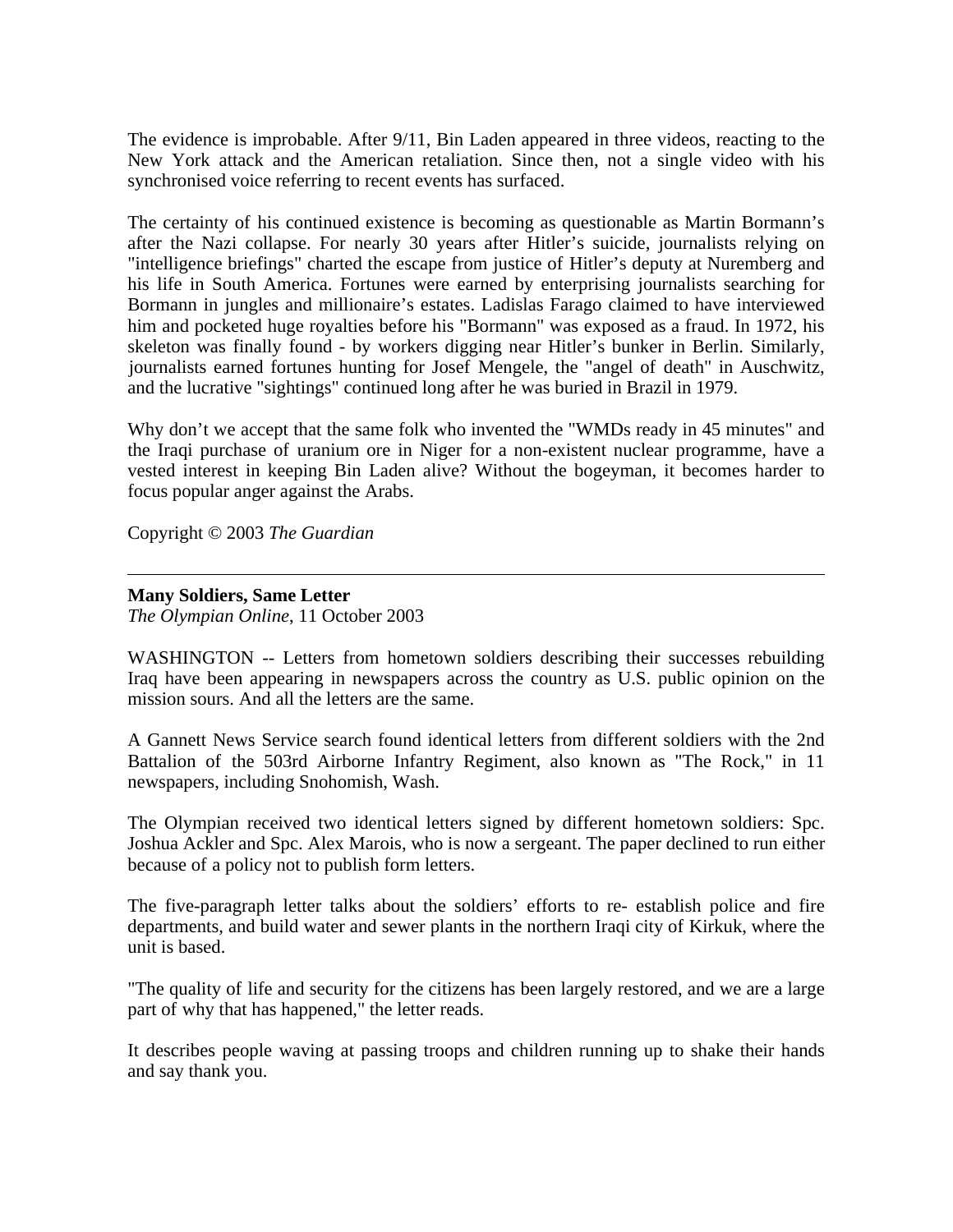It's not clear who wrote the letter or organized sending it to soldiers' hometown papers.

Six soldiers reached by GNS directly or through their families said they agreed with the letter's thrust. But none of the soldiers said he wrote it, and one said he didn't even sign it.

Marois, 23, told his family he signed the letter, said Moya Marois, his stepmother. But she said he was puzzled why it was sent to the newspaper in Olympia. He attended high school in Olympia but no longer considers the city home, she said. Moya Marois and Alex's father, Les, now live near Kooskia, Idaho.

A seventh soldier didn't know about the letter until his father congratulated him for getting it published in the local newspaper in Beckley, W.Va.

"When I told him he wrote such a good letter, he said: 'What letter?'" Timothy Deaconson said Friday, recalling the phone conversation he had with his son, Nick. "This is just not his (writing) style."

He spoke to his son, Pfc. Nick Deaconson, at a hospital where he was recovering from a grenade explosion that left shrapnel in both his legs.

Sgt. Christopher Shelton, who signed a letter that ran in the Snohomish Herald, said Friday that his platoon sergeant had distributed the letter and asked soldiers for the names of their hometown newspapers. Soldiers were asked to sign the letter if they agreed with it, said Shelton, whose shoulder was wounded during an ambush earlier this year.

"Everything it said is dead accurate. We've done a really good job," he said by phone from Italy, where he was preparing to return to Iraq.

Sgt. Todd Oliver, a spokesman for the 173rd Airborne Brigade, which counts the 503rd as one of its units, said he was told a soldier wrote the letter, but he didn't know who. He said the brigade's public affairs unit was not involved.

"When he asked other soldiers in his unit to sign it, they did," Oliver explained in an e-mail response to a GNS inquiry. "Someone, somewhere along the way, took it upon themselves to mail it to the various editors of newspapers across the country."

Lt. Col. Bill MacDonald, a spokesman for the 4th infantry Division that is heading operations in north-central Iraq, said he had not heard about the letter-writing campaign.

Neither had Lt. Cmdr. Nick Balice, a spokesman for U.S. Central Command in Tampa, Fla.

A recent poll suggests that Americans are increasingly skeptical of America's prolonged involvement in Iraq. A USA Today-CNN-Gallup Poll released Sept. 23 found 50 percent believe that the situation in Iraq was worth going to war over, down from 73 percent in April.

The letter talks about the soldiers' mission, saying, "one thousand of my fellow soldiers and I parachuted from ten jumbo jets." It describes Kirkuk as "a hot and dusty city of just over a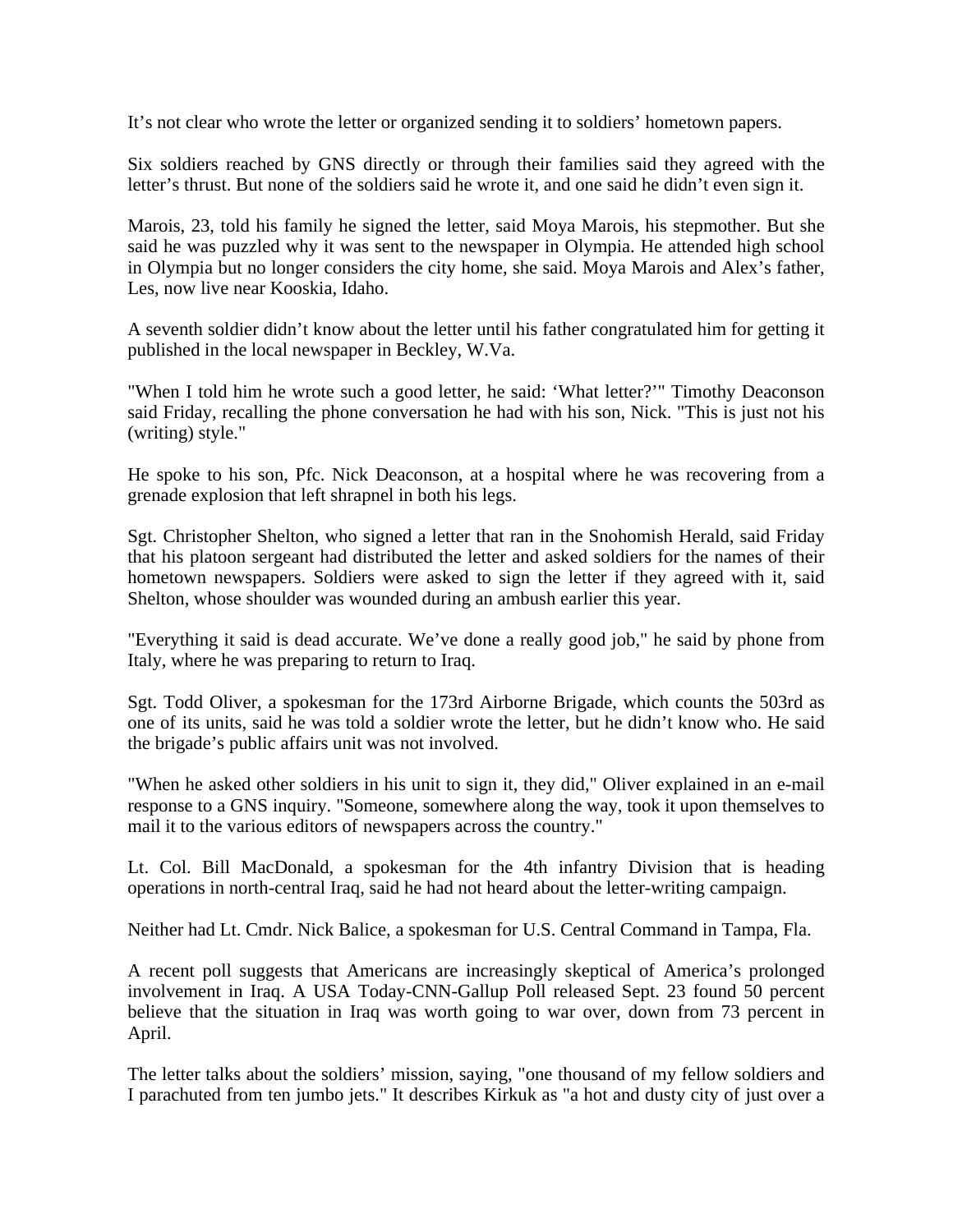million people." It tells about the progress they have made.

"The fruits of all our soldiers' efforts are clearly visible in the streets of Kirkuk today. There is very little trash in the streets, many more people in the markets and shops, and children have returned to school," the letter reads. "I am proud of the work we are doing here in Iraq and I hope all of your readers are as well."

Sgt. Shawn Grueser of Poca, W.Va., said he spoke to a military public affairs officer whose name he couldn't remember about his accomplishments in Iraq for what he thought was a news release to be sent to his hometown paper in Charleston, W.Va. But the 2nd Battalion soldier said he did not sign any letter.

Although Grueser said he agrees with the letter's sentiments, he was uncomfortable that a letter with his signature did not contain his own words or spell out his own accomplishments.

"It makes it look like you cheated on a test, and everybody got the same grade," Grueser said by phone from a base in Italy where he had just arrived from Iraq.

Moya Marois said she is proud of her stepson Alex, the former Olympia resident. But she worries that the letter tries to give legitimacy to a war she doesn't think was justified.

"We're going to support our son," she said. But "there are a lot of Americans that are not in support of this war that would like to see them returned home, and think it's going to get worse."

Copyright © 2003 *The Olympian Online*

**Afghan president faces possible split in fragile coalition government**  By Daniel Cooney, *Associated Press*, 6 October 2003

KABUL, Afghanistan ( *AP* ) -- Disgruntled factions within Afghanistan's coalition government have held a series of meetings to consider withdrawing their support for President Hamid Karzai in the run-up to elections next year, officials said Monday.

The instability comes as this war-ravaged country's various ethnic and political groups try to agree on a new constitution that will lay the foundation for the first democratic elections in decades, scheduled for June.

The political wrangling also comes as Karzai grapples with a recent upsurge in attacks by Taliban and al-Qaida militants against American forces, aid workers and the U.S.-backed government.

Tuesday marks the second anniversary of the Oct. 7, 2001, launch of Operation Enduring Freedom, the U.S. war that ousted the Taliban. About 11,500 U.S.-led coalition troops are still hunting down holdouts who appear to have regrouped in the past few months.

Leaders of the Northern Alliance -- the mainly ethnic-Tajik grouping of militia leaders, some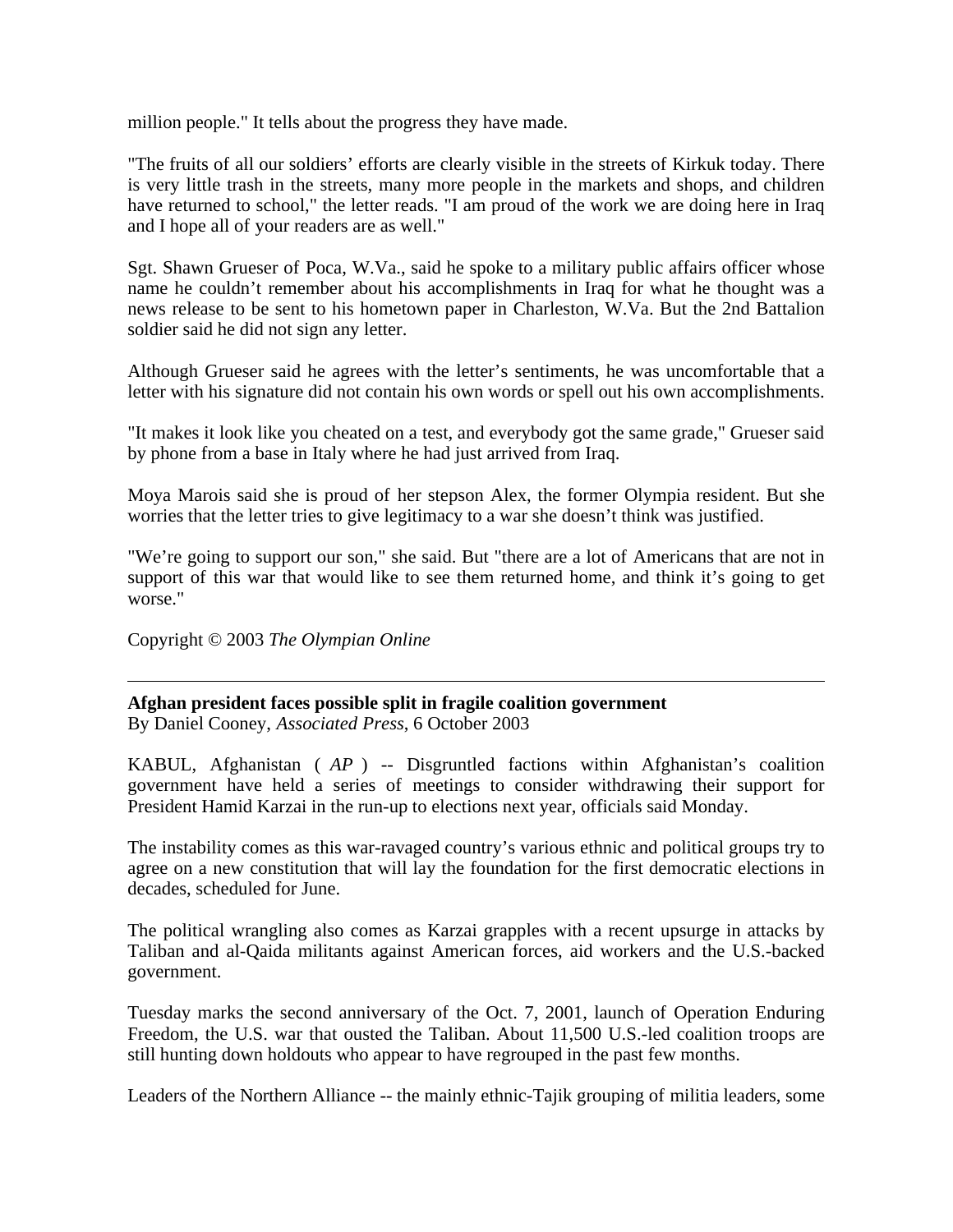of whom are members of the government -- have met several times in the past week to consider various alternative candidates for the elections, said Hafiz Mansour, publisher of a weekly newspaper, Payum-i-Majahid, which represents the Northern Alliance.

"Karzai's government has failed to rebuild this country. We are looking for another candidate to run in his place, he told The Associated Press. "This is a major threat to his government.

He declined to name the leaders involved. He said discussions were ongoing to choose a presidential candidate.

A Foreign Ministry spokesman, Omar Samad, acknowledged that there had been a series of meetings by frustrated coalition members, but said they did not represent a threat to Karzai, a member of the Pashtun ethnic group, the country's largest.

"When a country moves toward a more democratic system you get people disagreeing with each and at certain times they may run against each other,'' he said. "But it's too early to characterize it as opposition.''

He said the members involved in the breakaway talks represented only a small part of the coalition government.

"This is all right so long as things don't turn violent. We need to make sure we keep it within the bounds of civil discourse and don't resort to violence,'' he added.

One of the most contentious issues in Afghanistan in recent weeks has been the constitution. Karzai is expected to make public a draft copy of it in the next week.

Women's rights and the role of Shariah, or Islamic law, have been the most hotly debated matters. Some of the 35 members of the Constitutional Review Commission have said the document aims to revolutionize the way women are treated in this devoutly Muslim country. It also declares Afghanistan a Muslim state but stops short of imposing Shariah.

A 10-day meeting of a 500-member loya jirga, or grand council, is to convene in December to debate and ratify the document.

However, the government's ability to enforce the constitution is limited as most areas outside the capital, Kabul, are ruled by warlords with private militias.

Copyright © 2003 *Associated Press*

## **Taliban again on the offensive, thanks to Pakistan: Report**  MR Narayan Swamy (Indo-Asian News Service), Chiang Mai (Thailand), *Hindustan Times*, 12 October 2003

Afghanistan's erstwhile Taliban militia, ousted from power by the US two years ago, is regaining strength with the help of the Pakistani establishment and Islamic groups, says a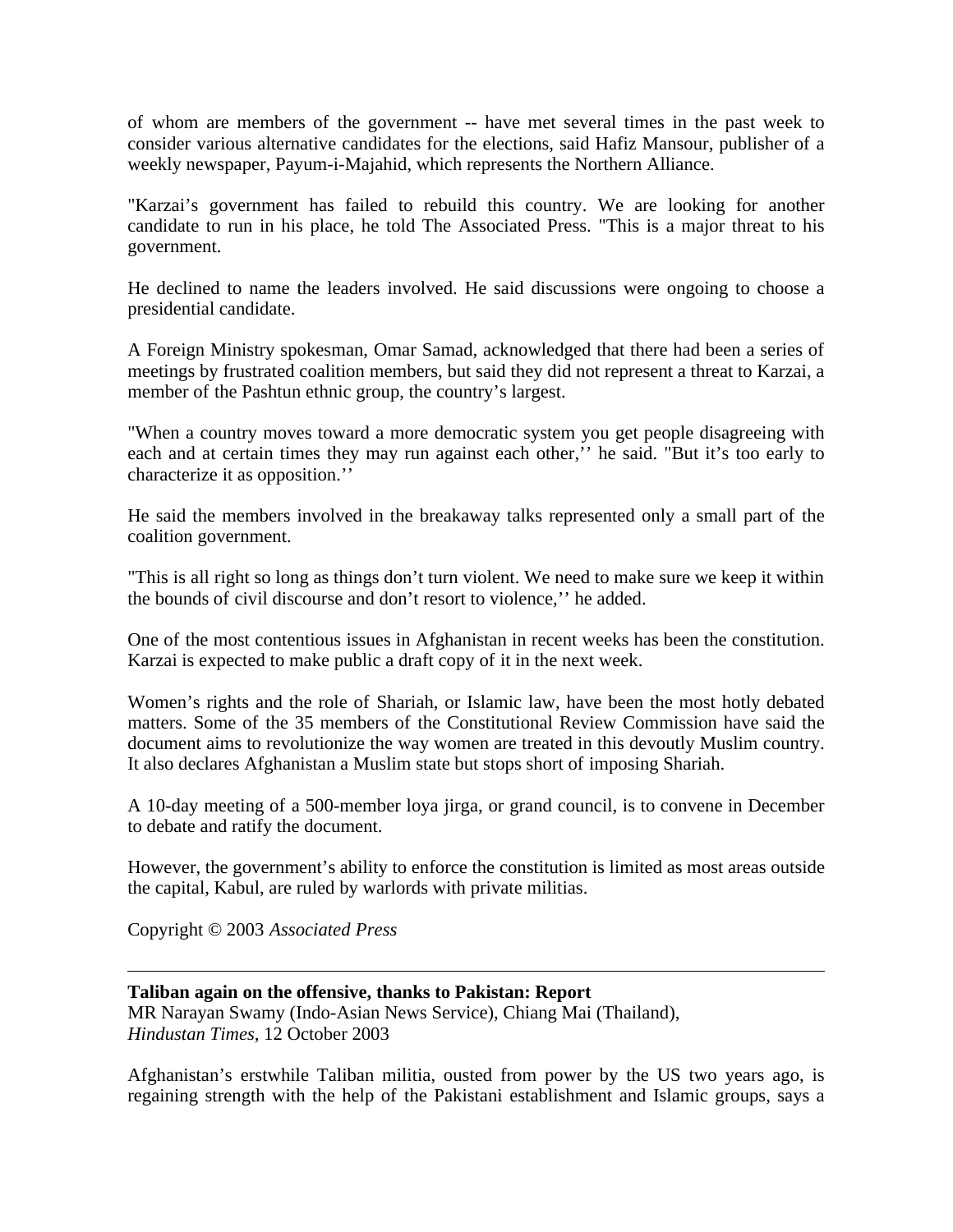reputed newsmagazine.

The Far Eastern Economic Review said in its latest issue that Afghan leaders had complained to the US about the overt and covert assistance being extended to the Taliban from Pakistan.

The report came as Prime Minister Atal Bihari Vajpayee wrapped up a week-long visit of Indonesia and Thailand during which he accused Pakistan of continuing to encourage terrorists in Jammu and Kashmir.

In places such as Quetta, capital of the Baluchistan province where a hardline Pakistani Islamist group is in power, Taliban fighters and supporters can be seen on the streets without any fear of the Pakistani authorities, the Review said in a report by its veteran correspondent Ahmed Rashid.

"In Quetta, thousands of Taliban fighters reside in mosques and madrassas with the full support of a provincial ruling party and militant Pakistani groups.

"Afghan leaders accuse the Pakistan's ISI of giving direct support to the Taliban. They cite as evidence the level of organisation the Taliban have acquired in their attacks in recent months," it added.

Pakistani officials routinely deny any links with the renewed offensive of the Taliban in Afghanistan, where the group has killed several Western and Afghan aid workers as well as Afghans considered sympathetic to the regime of Hamid Karzai.

"Many Afghan leaders are convinced that the Bush administration has been muted in its criticism of Pakistan," the Review said.

"We see the Pakistani army posts on the border waving in the Taliban groups and then waving them out again," it quoted a frustrated middle ranking US army official as saying in Afghanistan.

Added Yousuf Pashtun, the governor of Kandahar province, "We are fed up with Pakistan's policy. Do the Americans want to keep quiet about Pakistan's support to the Taliban at the risk of destabilizing Afghanistan?"

The magazine said Pakistan's intelligence agencies covertly backed the Taliban in the 1990s, and Western and Afghan intelligence officials in Kandahar claim they are doing it again.

The magazine added, "Musharraf is playing a deft game, exploiting the leverage over the Americans while doing just enough to curtail overt US criticism."

The Review quoted vehicle dealers in Pakistan as saying that the Taliban had bought 900 motorcycles in the past three months in the Quetta region. These vehicles are apparently meant to give mobility to Taliban fighters.

"Western and Afghan intelligence officials in Kandahar believe that before winter sets in, the Taliban plan to send up to 2,500 fighters in small groups into Kandahar province from the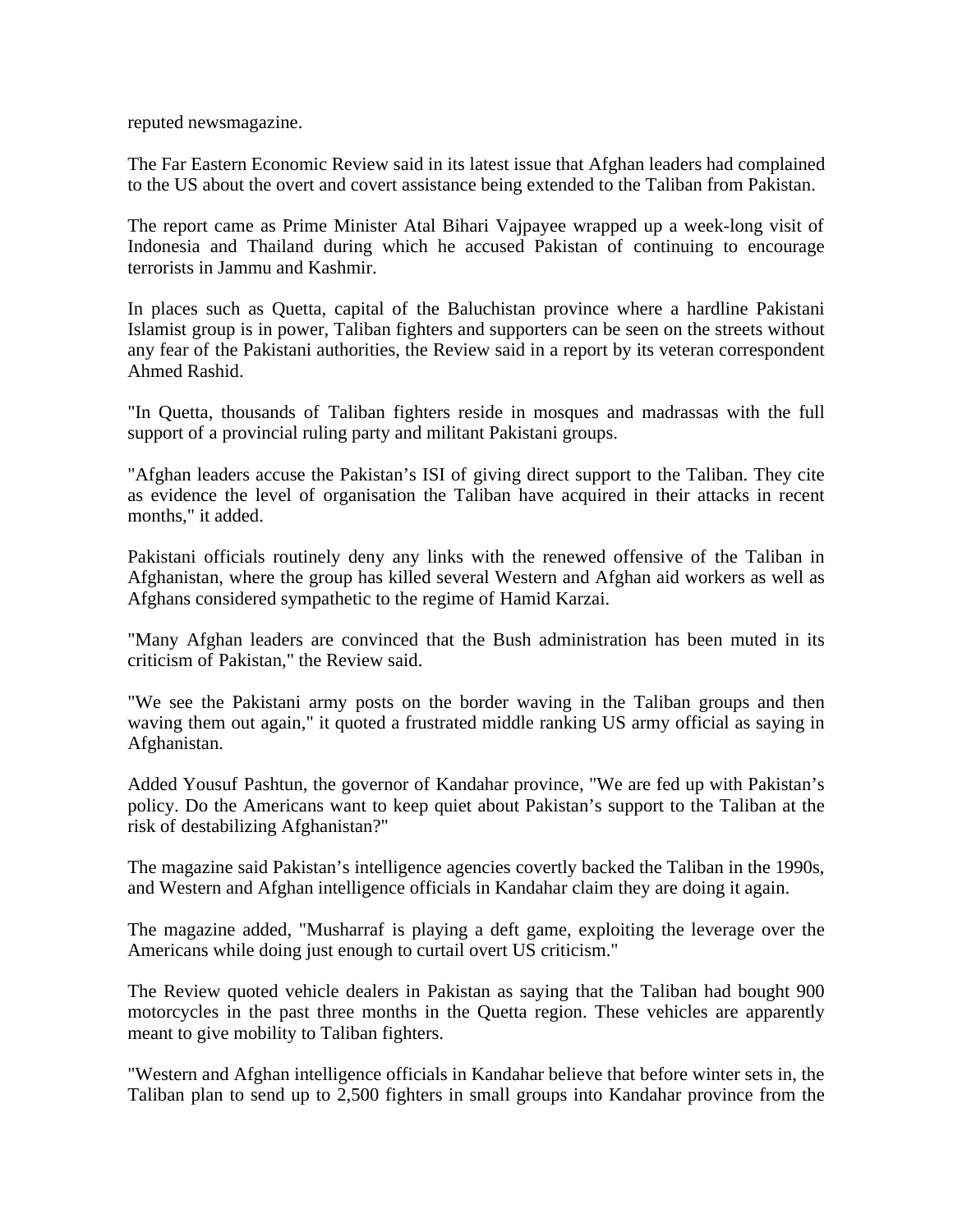Pakistan border crossing at Chaman."

It quoted Afghan official Yousuf as saying that the next Taliban escalation would come in the form of widespread urban terrorism in Afghanistan's south and this would include bombings and assassination attempts, primarily in Kandahar.

The Review said the renewed encouragement being given to the Taliban in Pakistan was worrying Islamabad's secular parties.

"The (Pakistan) army has resurrected mullah power in Baluchistan and the Taliban in Afghanistan," Hamed Khan of the Pashtunkhwa National People's party told the magazine.

Copyright © 2003 *Hindustan Times*

**Pak going 'berserk' in infiltrating terrorists: Gen Vij**  *NDTV.com*, 11 October 2003 (Jammu)

Army Chief General N C Vij said today that Pakistan is going "berserk" in trying to push more and more terrorists into Jammu and Kashmir.

He said that there was "no change of heart" in Pakistan vis-a-vis supporting terror in Jammu and Kashmir.

"Despite all pronouncements and promises made by Pakistan to dismantle its terror support system, there is no change of heart, whatsoever, on its part towards supporting terror in Jammu and Kashmir," he said in Jammu today.

J&K situation looking up

However, the security situation in the state was looking up with the troops registering success on all fronts, including foiling of infiltration bids and interception and at ground level, Vij said.

Indian troops killed 211 terrorists last month in interior areas of the state and eliminated another 78 terrorists while foiling 28 infiltration bids along the Line of Control, he said.

"Due to this, the Pakistani establishment has literally gone berserk and has told its intelligence agencies, including the ISI, to push in as many terrorists as possible," he said.

Besides major successes on counter-insurgency and counter-infiltration fronts, the Amarnath Yatra and the Navratri festival at Vaishnodevi and the Independence Day passed off incident-free, Gen Vij said.

The Army Chief said better coordination among security forces on all fronts, including better intelligence gathering, was the reason for the recent rise in success rate.

All forces, including police and state government, are working in good coordination, he said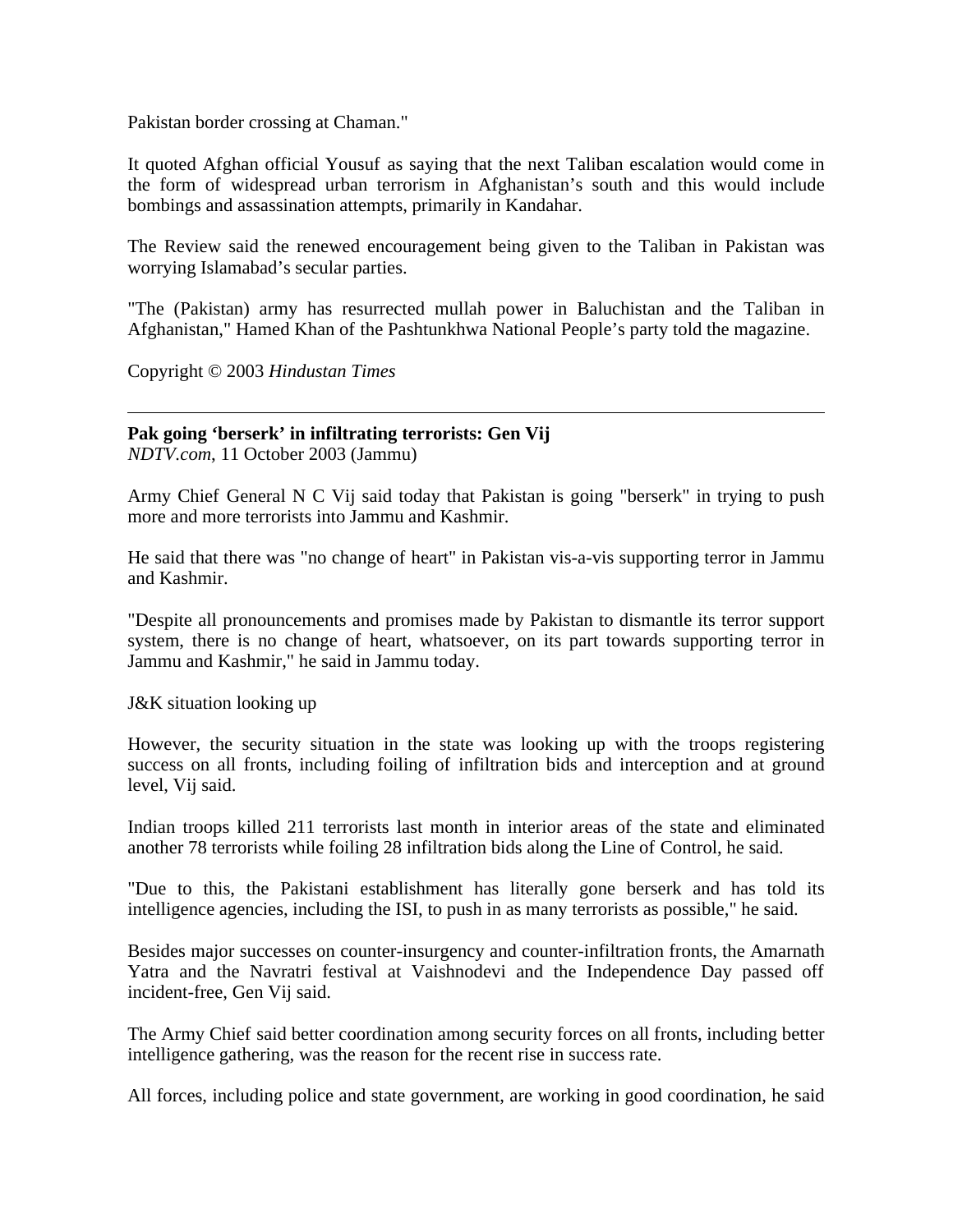complimenting the state government.

Pak terror infrastructure intact

The Army Chief said Pakistani President Gen Pervez Musharraf's anti- terrorism steps were only "cosmetic works done on the ground".

"The terror infrastructure, including 85 training camps and 120 launching pads, is intact and we receive 14,000 to 15,000 intercepts a year," he said.

He said Pakistan has 'amalgamated' terrorist training camps with border villages and army establishment to hoodwink international observers.

He said that three factors have a direct bearing on the situation in Jammu and Kashmir.

They are the terror infrastructure Pakistan has created which is intact, continuous infiltration and its policy of continued support to terror.

"Till there is an end to these three factors, the situation here will not be completely normal," he said.

On Pakistan President's remark that if six lakh Indian troops cannot stop infiltration, how can his 60 thousand troops do it, he said Musharraf never set up an infrastructure to stop infiltration and instead set up 120 launching pads along the border to pump armed militants into J and K.

"If they can stop people, including Taliban and Al-Qaida members, from coming to Pakistan via Afghan border along with American troops, why can't they do it here?"

Infiltration up

There has been an increase in infiltration bids along the LoC, Gen Vij said.

Seven such attempts were foiled in February, three in March, six each in April and May, eight in June, 11 in July and 13 in August.

"The border situation is well under control," he said. "There were one or two attacks by the Pakistan's Border Action Team on our patrols and posts, which were retaliated."

Referring to the border situation in Kargil and Siachen, he said "infiltration is difficult (in these sectors) particularly after the measures taken by us. But exchanges of heavy shelling are taking place continuously."

"We have demoralised Pak troops in 5353 area of Kargil so much so that they want themselves to get relieved from there. We have inflicted heavy casualties on the enemy troops."

So far this month, nine infiltration bids were foiled and 61 terrorists killed, the Army Chief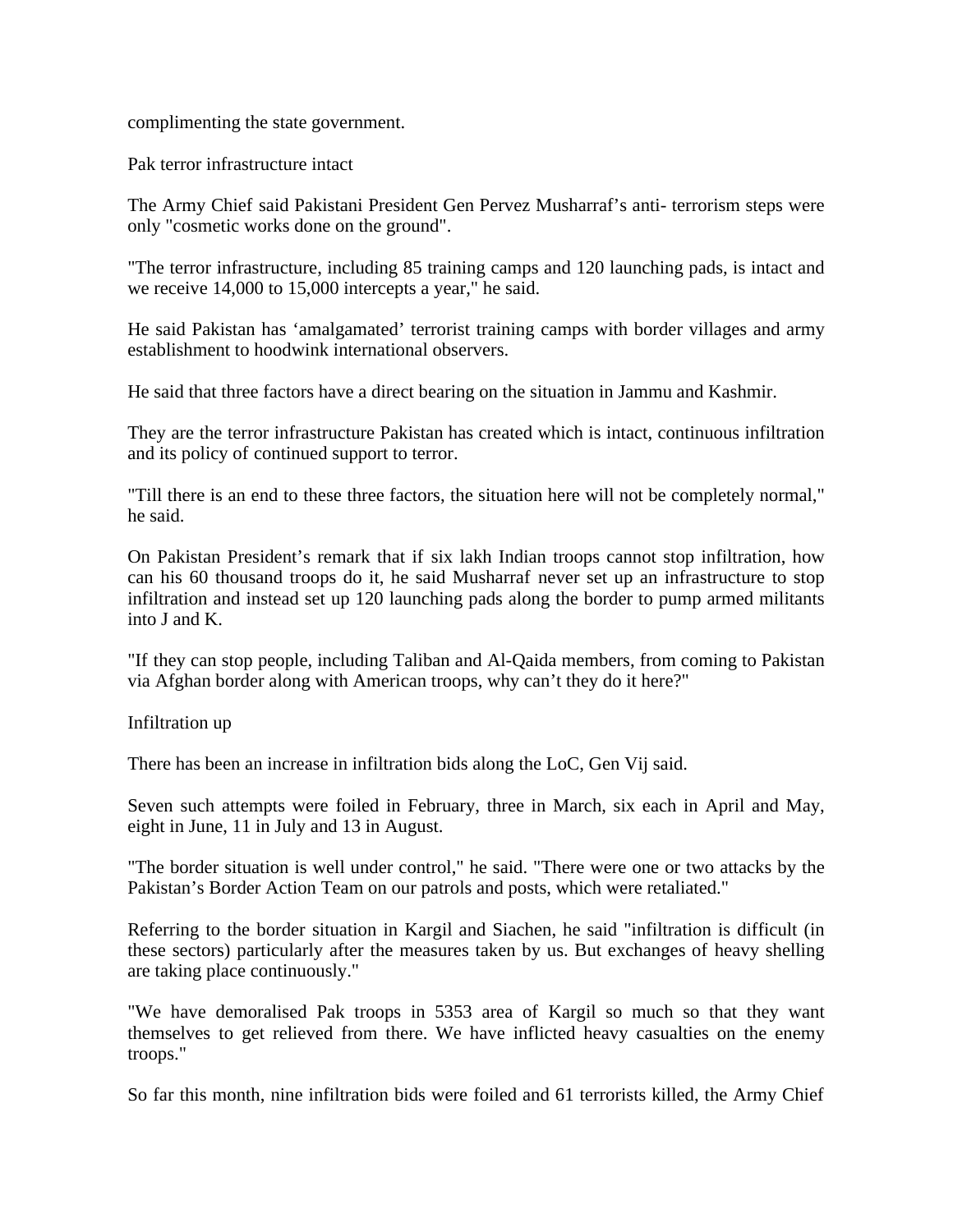said.

Al-Qaida among infiltrators

The General said 70 to 80 per cent of militants infiltrating into J&K were foreigners. Locals given training in Pakistani camps were also among the terrorists active in the state.

"There may be presence of Al-Qaida in militant ranks in J and K but I cannot specify its percentage."

The recruitment drive by the militants was going on, he said. Locals were not coming forth but were being taken forcibly for training.

The Army Chief however ruled out any policy of hot pursuit.

He also turned down a suggestion to place the Unified Armed Command Headquarters under the direct control of the Governor instead of the Chief Minister. (With PTI inputs)

Copyright © 2003 *NDTV.com*

#### **Army warns of ISI infiltration in Bengal, Assam**

by Subhro Niyogi, *Times News Network*, 29 October 2003

HASIMARA: Major general U K Bapat, general officer commanding of Binaguri army base, has expressed concern over the infiltration of Bangladeshis into Bengal, Assam and Tripura.

He and other senior army officers were at the Hasimara air base to attend an Air Force Day programme.

"There are Intelligence reports of infiltration by Pakistani intelligence officials through the porous border," Bapat told TNN.

While Hindu minorities from Bangladesh fled to south Bengal and Tripura to avoid persecution from fundamentalists, a sizeable section of the illegal migrants in north Bengal and Assam were Pakistani agents in the garb of poor Muslim peasants in search of job.

Even deputy prime minister L K Advani has said that an estimated 20 million illegal immigrants from Bangladesh are now in India. Some 10 million of them are in Assam and West Bengal alone.

But Bangladesh has always denied that there were any emigrants from there to India.

India has 4,096 kms border with Bangladesh. On almost the entire border, there is already 5-15 kms deep strip within the Indian side totally populated by Bangladeshi Muslims.

"In the last year or so, over 100 madrasas have sprung up in the border areas of Jalpaiguri district alone. While the defence forces are extremely secular in outlook, the unusually sharp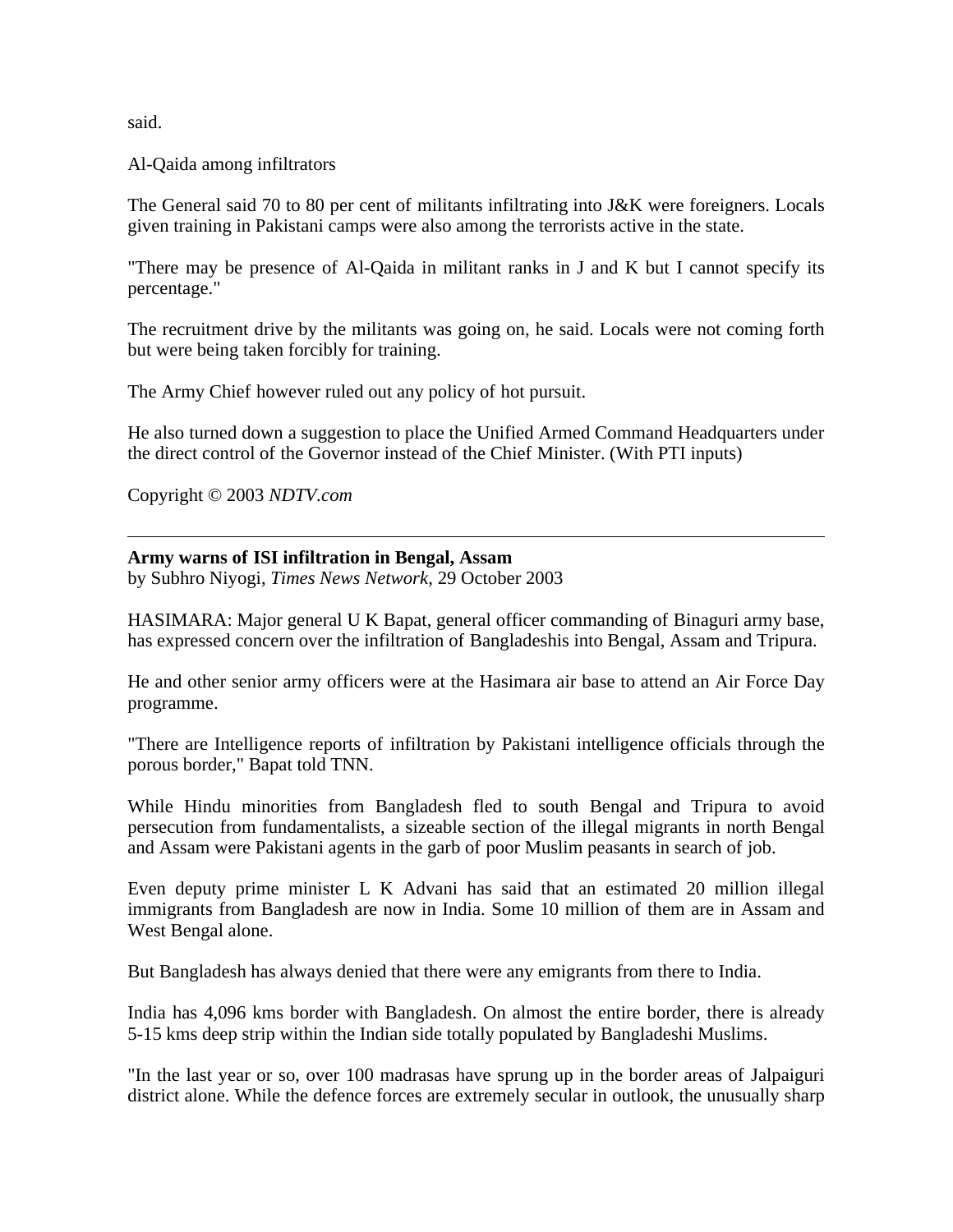change in demography is certainly a cause of concern," the major general said.

Located in the critical chicken neck corridor, the 220 km narrow stretch of land that connects North-East with rest of India, the base has seen a flurry in the movement of migrant population in the region.

Even officials at the Hasimara air base, located about 45 km from the army base, is concerned over the development.

"There have been several occasions when our airmen have returned from religious gatherings in and around the region after they found the speeches inflammatory," said air commodore K.K. Nohwar, air officer commanding of Hasimara air base.

Nowhar said the forces suspected the involvement of Pakistan intelligence agency ISI in the spurt in rise in separatist activities by the United Liberation Front of Ahom in Assam and Kamtapur Liberation Organisation in north Bengal.

"We are in close liaison with army, Border Security Force and Indian intelligence agencies to foil any terrorist activity," the air commodore said. Last year, when Operation Parakram was at its height in the western front, the base had received intelligence reports of a possible attack on the base.

"To foil any such activities, we are building a 10-feet concrete wall around the base. Four killer dogs also patrol the perimeter during the night," he said.

Defence experts, however, pointed out that the onus of curbing the settlement of illegal immigrants lay on state governments.

"The politicians must have the will to stop encouraging immigrant vote banks. Identity cards for residents in border areas will be a welcome step. Moreover, the police need to get tough on the sprouting of madrasas," they said.

Copyright © 2003 *Times of India* / *Times News Network*

## **Pak Army a mercenary of United States: Opposition leaders**

*Hindustan Times*, Asian News International, October 11 2003

Pakistan's opposition leaders have raised the tempo of their protests against the Musharraf-controlled government of Prime Minister Mir Zafarullah Khan Jamali by saying that the country's armed forces are acting as a mercenary of the United States.

On Friday, the Daily Times quoted PML(N) Acting President Makhdoom Javed Hashmi as saying that the objective of the entire opposition was to create a "national army" after assuming power.

"Our generals enjoy more perks than US generals. We will not let them serve American interests. We will create a national army," he said.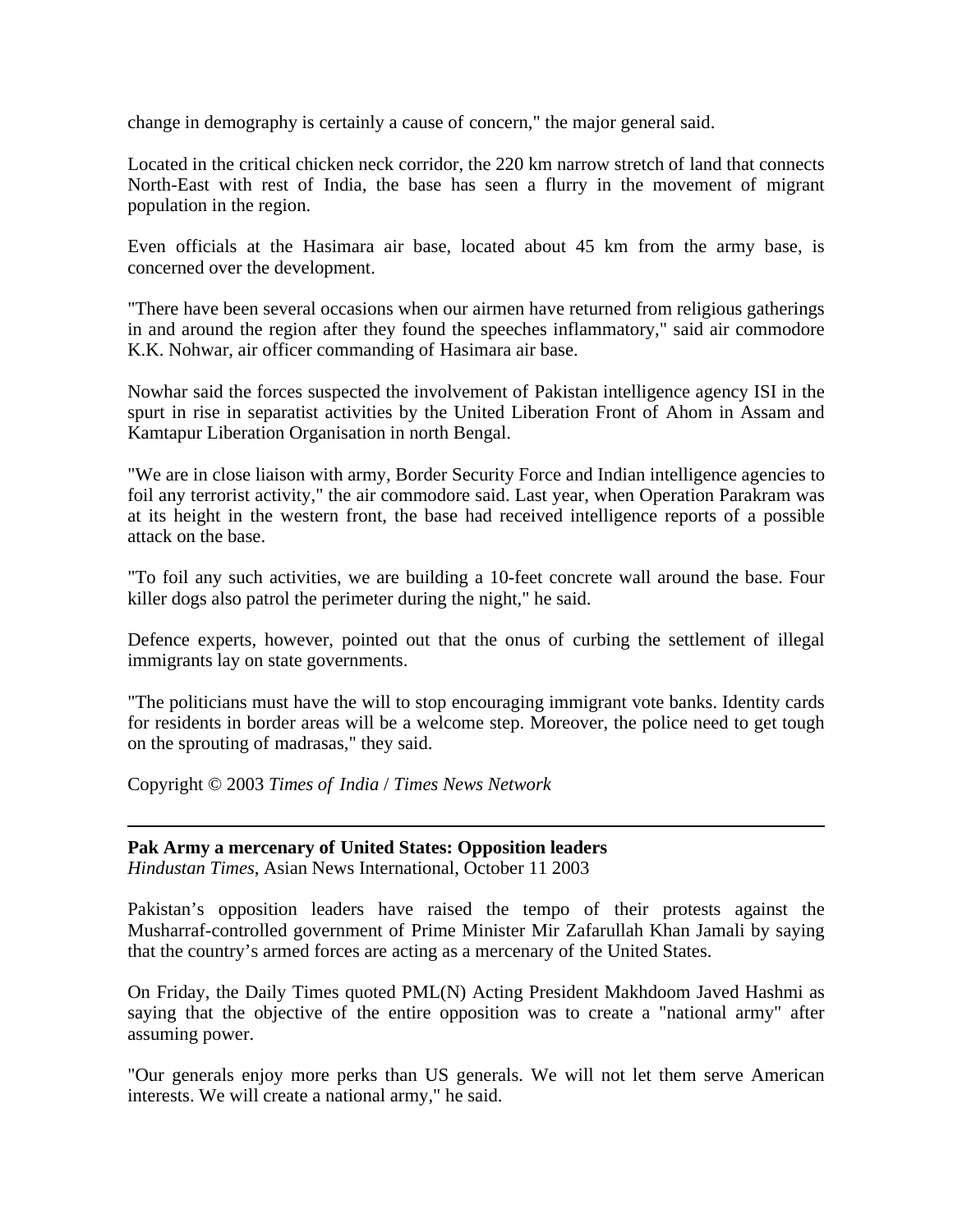Regretting last week's "attack in Pakistan's South Waziristan Agency on the dictates of the United States," he said, "They go to Somalia and plan on going to Iraq. Who do they think will fight for our country."

Hashmi also described the country's law and order system as abysmal, and added that the huge expenses of nearly Rs 35 crore incurred on President Musharraf's security was completely unjustified.

He also questioned the absence of Jamali from Pakistan during the important visits of senior American State Department officials like Deputy Secretary of State Richard Armitage and Assistant Secretary of State for South Asian Affairs Christina Rocca.

"It was planned to keep Jamali away when defence cooperation and action against Pakistanis in FATA was being planned," he observed.

Rauf Mengal, the Alliance for the Restoration of Democracy (ARD) parliamentary party member from Balochistan, accused the country's intelligence agencies, including the Inter-Services Intelligence (ISI) and the Military Intelligence (MI), of collusion in the murder of senior Sunni leader Maulana Azam Tariq.

"State institutions" were being used for ulterior motives since October 10 last year, claimed the MMA's Liaqat Baloch.

Another MMA leader Hafiz Hussain Ahmed said the Government had violated the privilege of the House by suspending officials of the Islamabad Police.

Copyright © 2003 *Hindustan Times*

## **U.S policy predicaments in Pakistan**

by Subhash Kapila, *The Kashmir Telegraph*, October 2003

**Introduction - The Schisms in United States-Pakistan Relations:** Pakistan has traditionally presented predicaments to the United States in policy formulations specific to Pakistan and more largely to American policies in South Asia arising from schisms in mutual perceptions. The United States has pandered to Pakistan's military needs in the past as a 'quid-pro-quo' for use of Pakistan to serve American national interests on a couple of occasions. But, as Dennis Kux (Author of the book - The United States and Pakistan 1947-2000: Disenchanted Allies) puts it : "US-Pakistan ties have lacked a solid underpinning of shared national interests".

The same author further amplifies that the "United States never shared Pakistan's perception of India as an enemy" and that when Pakistan "one of the junior partners refused to play the game of geo-politics according to Washington's rules-as Pakistan did in the 1960s over China-trouble ensued."

Pakistan repeated this pattern of strategic delinquency vis-à-vis the United States, in the 1990s also. Pakistan's relations with the United States in the 1990s can be said to have been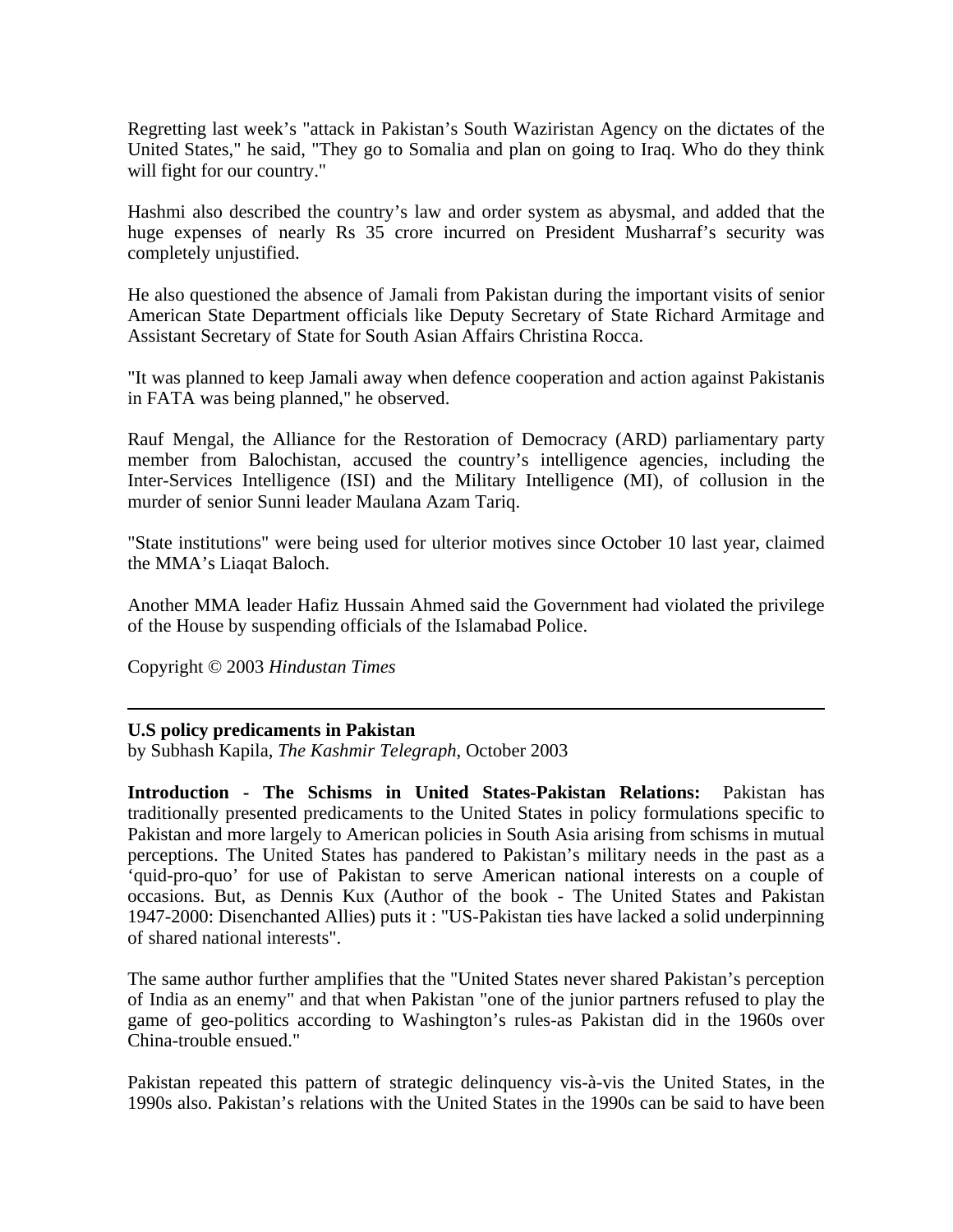in a state of freeze due to : (1) Pakistan's nuclear weapons and missile build-up with direct Chinese participation (2) Sponsoring anti-Indian Jehad in Kashmir (3) Nuclear weapons tests in 1998 (4) General Musharraf's military coup despite American warnings (5) General Musharraf's military misadventure against India in Kargil in 1999 bypassing the elected civilian government of PM Nawaz Sharif and (6) more importantly emerging as the Mecca of Islamic Jehad by providing sanctuaries, training, consular assistance and free flights to the likes of Osama bin Laden, Al Qaeda and the Taliban-all involved in a 'state of war' against the United States.

Despite these patterns of Pakistani strategic delinquency the United States chose to break this freeze hours after 9/11 when for the first time instead of cajoling Pakistan, General Musharraf was given an ultimatum to submit without delay to American demands, namely (1) Pakistan to provide bases for United States military forces in the war to liquidate the Taliban in Afghanistan (2) Dismantle all Pak terrorist training camps on Pak-Afghan border and (3) Launch military operations to seal Pak-Afghan border to prevent escape of Osama bin Laden and the hierarchy of Al Qaeda and Taliban.

Genral Musharraf, visibly shaken, complied with the American dictates to a degree, justifying it to his nation on two grounds: (1) Pakistan's survival was at stake, and (2) The holy Koran sanctioned temporizing commitments under pressure but which could be reneged upon at the first opportune moment.

In the two years since  $9/11$ , despite United States pressure, the picture emerging today is : (1) Pakistan Army permitted the escape of Osama bin Laden and the terrorist hierarchy into Pakistan (2) Pakistan selectively handed over top Al Qaeda terrorists to USA at carefully crafted intervals to extract political mileage from USA and (3) General Musharraf has not fulfilled any of the repeated pledges given by him to USA to stop cross-border terrorism whether against India or Afghanistan. Schisms seem to be emerging once again in Pakistan's approach and sensitivity to United States interests and policies.

Pakistan once again presents policy predicaments to United States policy makers. The United States today is facing an Islamic onslaught and Pakistan is the most untrustworthy candidate to combat it on America's behalf having been the spearhead of Islamic Jihad for over a decade. Further, Pakistan itself is divided by internal strife endangering the future of this militarized nation state. Therefore, the United States options in Pakistan today are limited and basic. But before this is analysed, it would best be to take a brief looks at the schisms that exist in the United States about perceptions of Pakistan between what is officially articulated by the US Administration (presumably because of political reasons) and the analysis of American think tanks and political analysts as to what events portend about the ongoing situation in Pakistan. The United States Administration officially likes to maintain that Pakistan is in the forefront of the global war on terror and that General Musharraf is a "courageous fighter against terrorism." The United States think tanks think otherwise.

**Perceptions of Pakistan- The Schism Between the United States Administration and American Think Tanks, Journalists, Analysts and Academics:** Within the United States there is a marked schism in the perceptions of Pakistan, between the United States Administration and the American think tanks, journalists, analysts and academia. The prominent ones have serious reservations and concerns about the US Administration's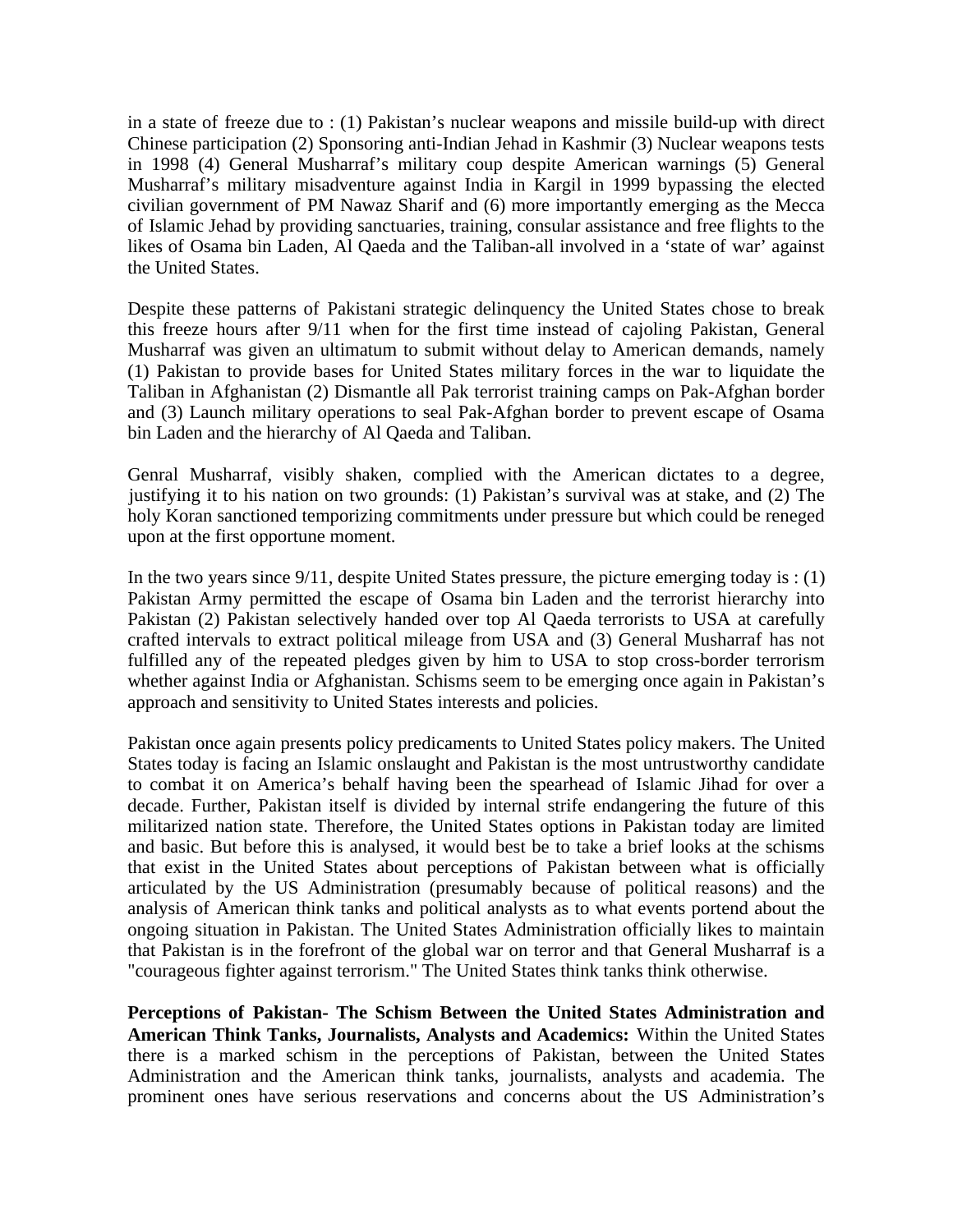change in policy in South Asia and the future of Pakistan, as the sampling below would indicate:

## **Selig Harrison.**

Commenting on the US policy change he observed: "It's a tragedy because it will greatly complicate the US role in South Asia as a whole and India in particular, if we have to get back in bed with Pakistan." Further he advocated that Pakistan's cooperation should be obtained by taking a tough line instead of buying them off.

**Gerge Perkovitch.** Advised caution by the United States stating that: "The real concern for the United States should be Pakistan. There is a real potential for civil war". Implicit in the above, that Pakistan was a failed state, unlikely to contribute strategically to the United States, when it itself was on the brink of a civil war.

## **Harold Gould.**

"The question for Pakistan is whether it is too late to draw back from the abyss, its own misguided deeds have opened up. Clearly, General Musharraf is running scared ... and the detention of several of the leading terrorists upon whom his ( General Musharraf's) Government had conferred largesse, coupled with the serious unrest sweeping Pakistan, tells us that a coup is feared and indeed may not be far down the road, no matter what he does to try and prevent it."

Further he adds: "... the next coup will undoubtedly succeed through a marriage between the military and the fundamentalists given the widespread inclination towards fundamentalism in the lower ranks of the Army and among at least a few of the Generals who sit quietly and non-committedly around Musharraf's round table".

With these sorts of perceptions and perspectives on Pakistan, by American analysts it is, intriguing as to what impelled the current United States Administration to edge back towards a permissive relationship with Pakistan and continue with it, when the following factors are considered:

- Pakistan was a failed state upto  $9/11$ .
- Pakistan Army's middle ranking officers and lower echelons have strong fundamentalist leanings.
- Pakistan Army is a highly politicized army in which now both politics and Islamic Jehadi ideology get rolled into one.
- General Musharraf till the morning of 9/11 was reputed to be a leading light of the clique of Pakistan Army Generals with strong Islamic Jehadi leanings and linkages with Islamic Jehadi parties. This also extended to Osama bin Laden, Al Qaeda and Taliban.

**United States Three Options in Pakistan Today:** Since what the United States Administration has done in the years since 9/11 cannot be undone, the next question that needs to be analysed now is as to what are the options open to the United States today in Pakistan in terms of its policy formulations, keeping in mind the prospects of military coup, civil war and fragmentation of Pakistan. These options basically center on the means to achieve stability in Pakistan through: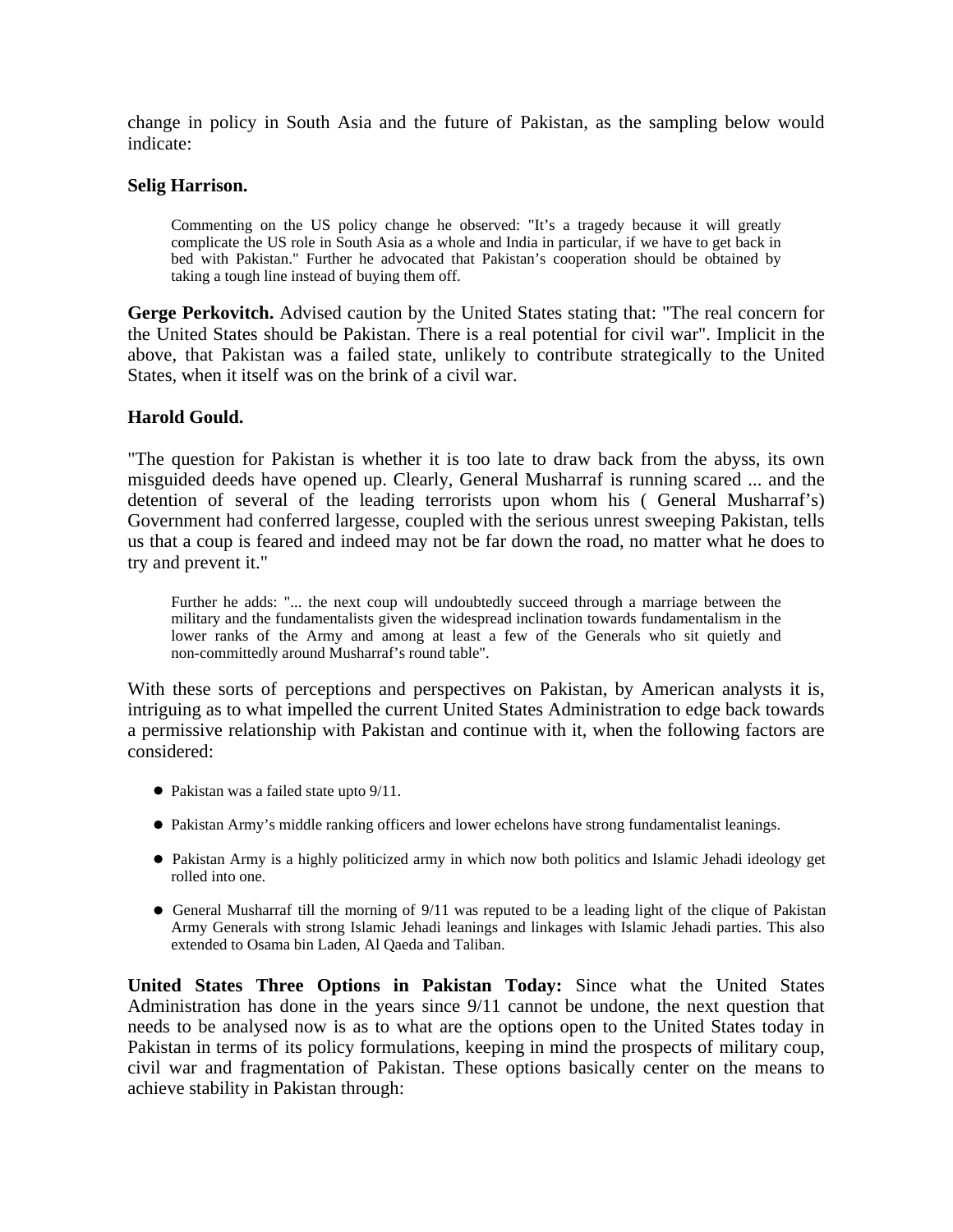- **Option I.** Stable General Musharraf
- **Option II.** Stable Pakistan Army.
- **Option III.** Stable Democratic Pakistan Nation State.

All three of the above cannot be considered as synonymous. They carry separate implications for both Pakistan and United States which are analysed below.

**United States Option I - Stable General Musharraf.** United States seems to be presently pursuing this option, convinced because of the following factors:

- Removal of General Musharraf from power by whatever means would bring Islamic fundamentalists into power in Pakistan.
- General Musharraf's opportunistic character would ensure that United States strategic interests would be well served, with his continuance in power.

If this be the United States preferred option for the moment, it carries the following implications:

- General Musharraf's hold on Pakistan and Pakistan Army stands greatly weakened today due to what the mass of the Pakistan Army and the Pakistani nation perceives as his "sell-out to America".
- No amount of US economic assistance, military largesse and vocal American support for General Musharraf, personally, can bolster his continuance in power,
- General Musharraf may be indispensable for current American interests, but he is not indispensable for the Pakistan Army or the masses that throng Pakistan's bazaars and mosques.
- Too much hue and cry and alarm has been raised that the arrival in power of Islamic fundamentalist parties in Pakistan is inherently destabilizing. They could not be more de-stabilising than an Islamic fundamentalist General Musharraf at the helm of affairs (It is juvenile logic to assert that in a photo-session to journalists, carrying two lap dogs in his arms makes General Musharraf a moderate and a liberal).

Genral Musharraf today is at odds with the Pakistani polity, the Pakistan Army and the Islamic fundamentalists. The more the United States attempts to bolster General Musharraf's perpetuation in power in Pakistan to serve US interests, the more counter-productive are bound to be the results for USA.

The United States, in this connection, should pay heed to historical precedents, as to what happened to the Shah of Iran as a result of such policies. The same could happen in Pakistan. The United States should dispense with this option forth with.

**United States Option II - Stable Pakistan Army:** Seeing the volatile trends in Pakistan today and the mounting opposition to General Musharraf, within the Pakistan Army and without, the United States is likely to be tempted into adopting Option II i.e. Acquiesce to the removal of General Musharraf from power by any combination of forces within Pakistan, but ensuring that Pakistan Army's hold on the Pakistani nation state continues to be stable to deliver on American strategic interests.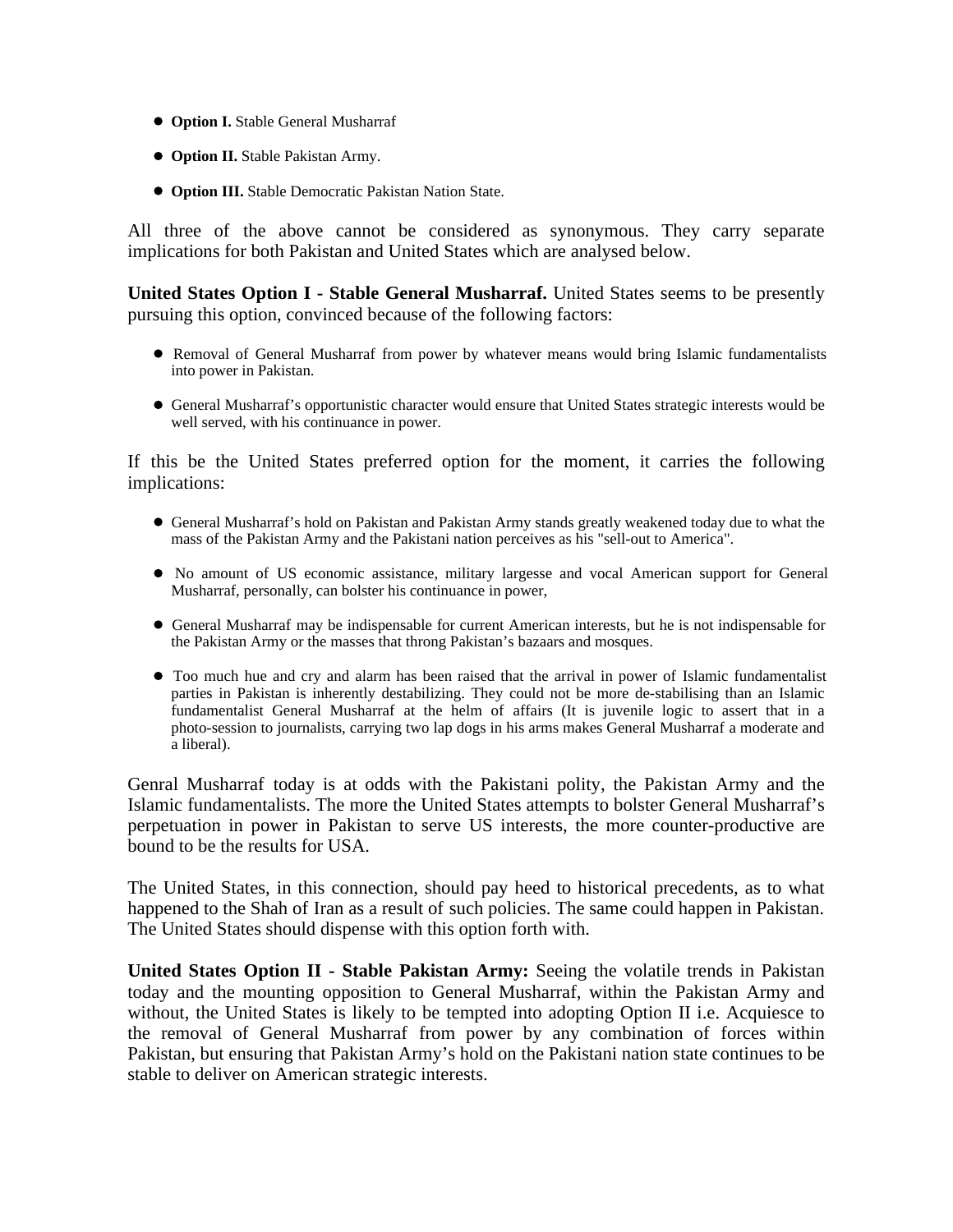United States predilection for this option seems to rest on a number of fallacious assumptions, namely:

- Pakistan's military hierarchy is secular. Pakistan Army military hierarchy today is not of the same mould as General Ayub Khan's genre holding on to the secular traditions of the old British Indian Army. General Musharraf included, the Pakistan Army hierarchy today is predominantly Islamic fundamentalist in attitudes.
- Pakistan Army is a military effective fighting force ready to serve America's strategic needs. Historically, armies which have tested political power rarely remain military effective.
- Pakistan Army is popular in Pakistan. It is not so. There is widespread resentment in Pakistan not only against military rule but also for the disproportionate perks appropriated by the Pakistan Army hierarchy for its personal gratification.
- Pakistan Army is the glue which holds Pakistan together. Not so, as would the opposition to it in NWFP would indicate and also the resolution in Balochistan Assembly asking for reduction of Pak Army cantonments in Balochistan and also reduction of Pakistan para- military forces there.
- If Pakistan Army was secular and the glue which held Pakistan together and was a popular Islamic Army of Allah, as they like to claim then why the widespread massacre of Shias by the Sunni majority in Pakistan and the atrocities on Christian and other minorities.
- Pakistan Army's hold on nuclear weapons reduces nuclear conflict chances in South Asia. Not so, because the opposite is true. It is General Musharraf and the Pakistan Army that has resorted to nuclear brinkmanship and nuclear war mongering.

All of the above fallacies should discourage the United States adopting Option II. The United States opting for Option II would entail pandering by America for the Pakistan Army's insatiable thirst for weaponry to reduce its asymmetry with India. It was tried in 1950s and thereafter with active US military aid and the consequences have been unfavourable both for the Pakistani nation state and the United States. The Pakistan Army has not allowed anyone to question its own military defeats at the hands of India, corruption and military ineffectiveness.

Further, Option II adoption by United States and its fall-out could lead India to impose an arms race on Pakistan which Pakistan could ill-afford and nor could the United States subsidise such a Pakistani defence build-up. This Option also endangers the successful culmination of the emerging US-India strategic partnership.

Most importantly, this would reinforce the image of the United States in Pakistani minds of United Sates standing with the Pakistani Army in between them and opposing the return of democracy to Pakistan.

**United States Option III - Stable Democratic Pakistan:** Stable and democratic Pakistan entails what? It entails that a political climate is engineered in Pakistan by the United States which could ensure the following:

- Pakistan Army role in the political and foreign affairs of Pakistan be marginalized and Pakistan Army is forced to return to the barracks.
- Restoration of Parliamentary (not Presidential) democracy in Pakistan in elections initially to be conducted in presence of foreign observers to pre-empt rigging by Pakistan Army and its ISI.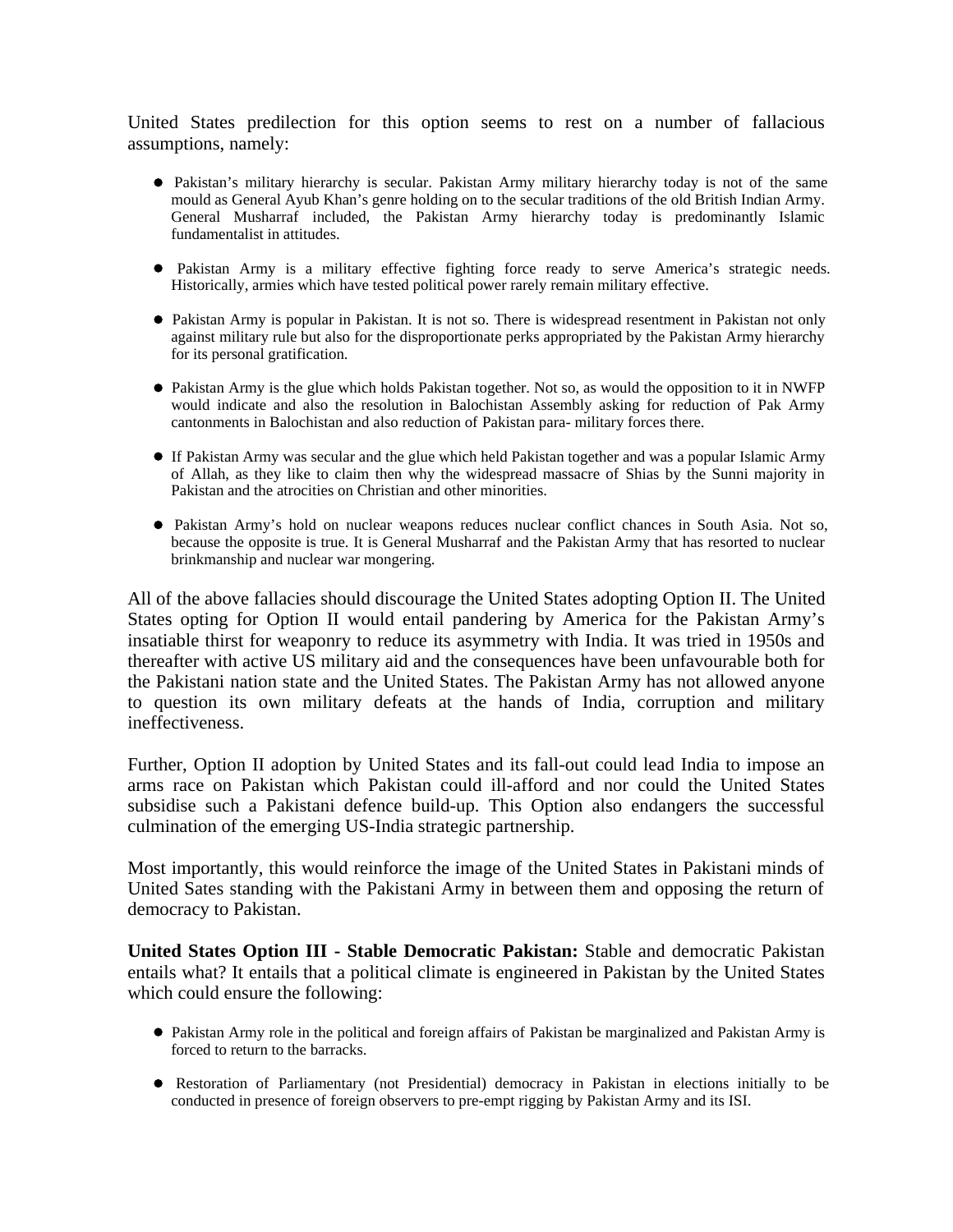- Pakistan Army be made subservient to the Parliamentary system.
- De-jehadisation of Pakistan as an essential pre-condition for economic aid from international bodies and foreign investments.

The United States has within it the power, muscle and coercive pressure to force the release of the Pakistan Army stranglehold on the Pakistani nation state. It is bewildering for people in South Asia to witness w ithin South Asian countries, the United States following double standards. The United States clamours for democracy in Myanmar and political emergence of Aung San Suu Kyi. Yet the United States is silent on restoration of democracy in Pakistan and has never made any statement for the return from exile of former premiers Nawaz Sharif and Benazir Bhutto.

A democratic Pakistan in full civilian control, however disorderly to begin with, due to prolonged spells of Pakistan Army misrule, will be at peace with itself, peace with its South Asian neighbours and more amenable to United States advice and directions.

If historical precedents are to go by, then the United States would find it very difficult to adopt Option III,. unless Cold War mindsets are changed in the civil and military bureaucracies in Washington. For them it is easy to deal with military rulers of Pakistan.

Option III of the United States will be stoutly opposed and impeded by General Musharraf and by the Pakistan Army. The Pakistan Army for its own survival as the commanding elite in Pakistan can distract the United States from Option III by even de-stabilising Pakistan using Islamic Jehad or even opt for regional destabilization by indulging in war with India. But the United States can bring the Pakistan Army on its knees by cutting off all Western economic aid and military assistance to Pakistan.

Yet, it is imperative that the United States adopts Option III for its own long term good in terms of its political standing and strategic interests in South Asia.

**Concluding Observations:** As per the tenets of the United States new national security strategy formulations, if there is one state that demands 'regime change' by United States intervention, it is decidedly Pakistan. The Pakistan Army-commanded Pakistani nation state has excelled in state-sponsored terrorism across borders on both its western and eastern peripheries, nuclear weapons proliferation, nuclear war-mongering and has forced Pakistan's slide into a 'failed state' status.

Owen Bennet Jones of the BBC in his recent book has made the comments on the Pakistan Army as follows: "Pakistan Army enjoy a better reputation than it deserves. Both on the field of battle and in periods of military rule its record has been far from glorious. If Pakistan is, as many Pakistanis believe a failed state, then the army (Pakistan Army) must take its fair share of the blame."

Commenting on General Musharraf, Jones states: "General Musharraf's regime has another problem. It faces a fundamental contradiction. A man who assumed power illegally, and whose legitimacy depends on military forces, has argued that he alone can restore democracy to the country".